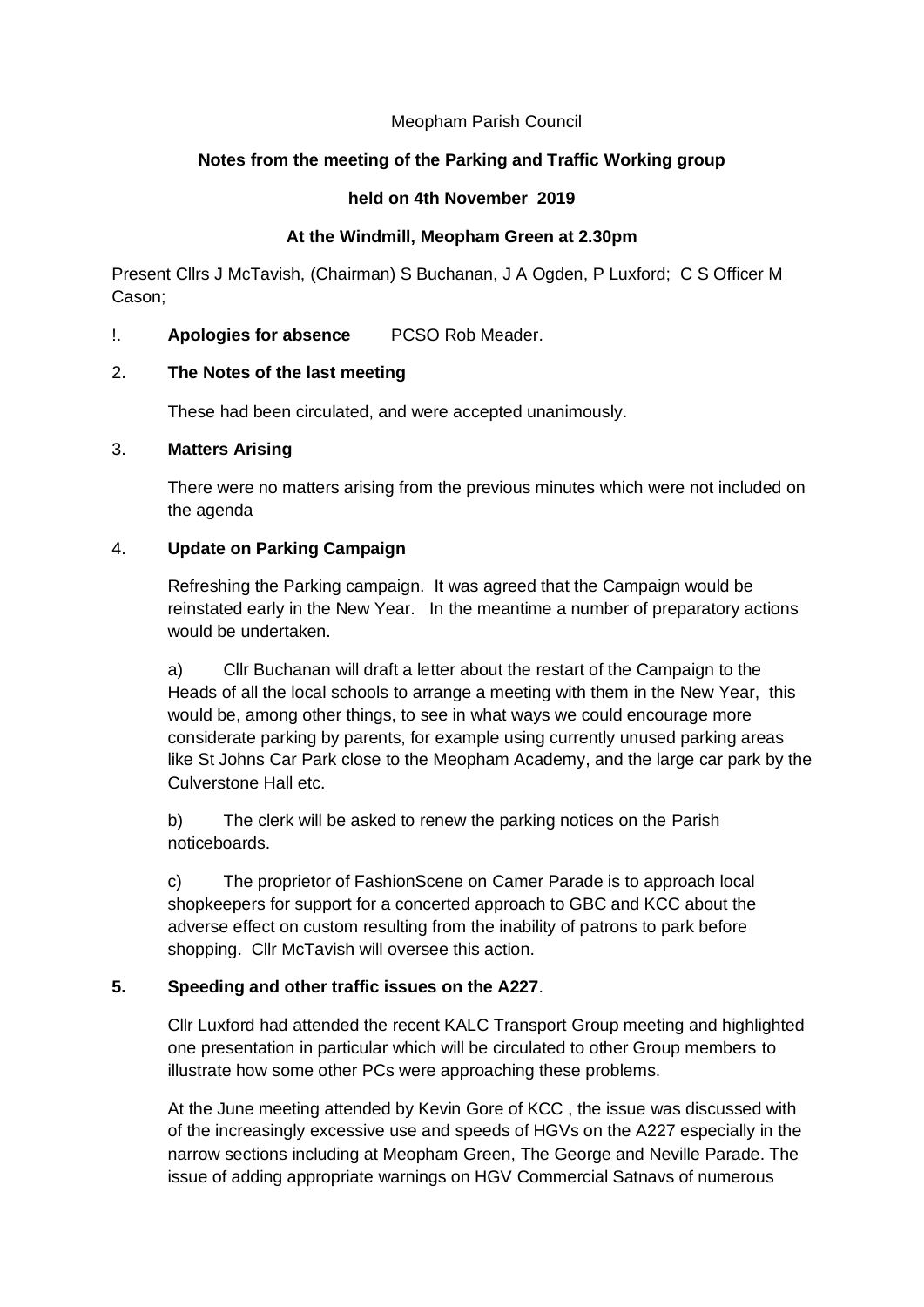sections of narrow roads which are unsuitable for through heavy lorries needed still to be investigated. He still needed to be pursued. The Latest PCN report from GBC to be pursued and Nick May will be invited to our next meeting . Cllr McTavish to action.

## **6. Speedwatch**

Full Council had approved the introduction of a Speedwatch trial in the New Year. Detailed discussion had been held By Cllr McTavish with Alan Watson the County Speedwatch Co-ordinator and a detailed list of actions was given to the group. These include sending us a selection of suitable campaign documents for recruiting volunteers, and if this was unsuccessful then advice on holding a meeting to encourage volunteers; after sufficient volunteers had been recruited, Alan Watson will hold a briefing meeting for volunteers and which will also be open to Councillors. Hopefully we will be able to appoint a Co-ordinator from among the volunteers. The Co-ordinator will be responsible for booking sessions, sorting out volunteers, agreeing which location will be used for each session and inputting data. We don't know yet whether we will be able to keep the kit after each session, Alan Watson will check with a Sergeant at the Police Station.

Higham Parish Council have been running Speedwatch for some years, Sarah will talk to the Clerk to find out Higham's experience of running the initiative.

Then two training session of about 1.5 hours will be organised, one on line and the other by the roadside. The new electronic kit is available for trial purposes from the NSW Kent Police HQ and when we begin the trial the PC will be allowed to keep it until he end of the trial. AW and possibly the Police will advise on the best sites in the village in due course.

Sarah will be asked to check with the Clerk at Higham PC about the trial which is taking place in their parish currently.

7. At the June meeting Kevin Gore of KCC , the issue was discussed with of the increasingly excessive use and speeds of HGVs on the A227 especially in the narrow sections including at Meopham Green, The George and Neville Parade. The issue of adding appropriate warnings on HGV Commercial Satnavs of numerous sections of narrow roads which are unsuitable for through heavy lorries needed still to be investigated. His still needed to be pursued.

### 8 **Highways Improvement Action Plan**

Cllr. McTavish who had a meeting with Dave Petchey earlier this year and undertook to formulate this plan with the Clerk. Among the outstanding issues were,

- 1 extra bollards at Ridley Turning,
- 2, numerous faulty repairs following the resurfacing of parts of the A227 affecting grids and Utility Inspection points, and Potholes to be photographed and reported on the relevant portal.
- 3. Maintenance of black and white reflector posts to be identified